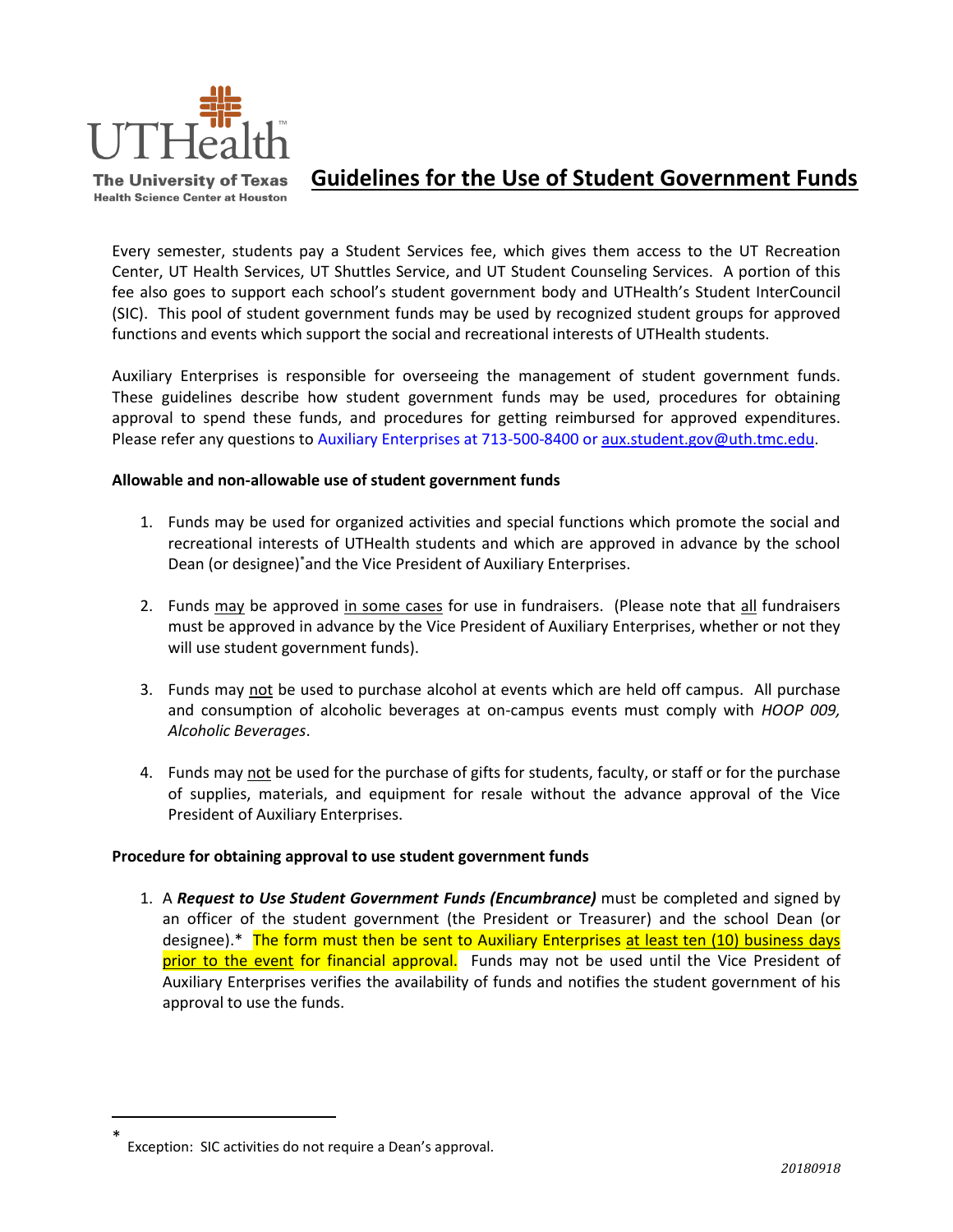2. An additional approval must be obtained for any event where alcoholic beverages will be served. A *Request for Permission to Serve Alcoholic Beverages*

*[https://inside.uth.edu/finance/documents/procurement/forms/request-to-%20serve-alcohol.pdf\)](https://inside.uth.edu/finance/documents/procurement/forms/request-to-%20serve-alcohol.pdf)* must be completed and signed by the event sponsor, the school's Dean (or designee) and UTHealth's Chief Financial Officer (or designee). The form must then be sent to Auxiliary Enterprises at least ten (10) business days prior to the event. Funds may not be used until the Vice President of Auxiliary Enterprises verifies the availability of funds and notifies the student government of his approval to use the funds. All purchase and consumption of alcoholic beverages must comply with *HOOP 009, Alcoholic Beverages*.

### **Rules and restrictions for the use of student government funds**

- 1. In any fiscal year, 25%, of funds carried forward from the previous year may be expended in addition to funds allocated in the current year. Unless otherwise noted/approved by the Vice President of Auxiliary Enterprises.
- 2. All travel expenses to be paid by student government funds must be coordinated through University Travel.
- 3. All custom and promotional items to be purchased with student government funds (such as tshirts, mugs, pens, etc.) must be purchased through the University Bookstore. Follett has contracted the vendor Club Colors to provide special-order promotional items and apparel to students and student groups. [See requirements on last two pages of these guidelines.]
- 4. Outside vendors must be verified as a current vendor in the financial management system before an order can be placed.

### **Reimbursements**

 $\overline{a}$ 

- 1. Only expenses which are approved in advance (i.e., encumbered through the procedure described above) can be reimbursed.
- 2. UT will not reimburse for sales tax. Please present the UTHealth tax-exempt form when making purchases for the student government.
- 3. No reimbursements will be made for the cost of alcoholic beverages for an off-campus event.
- 4. Alcohol purchases for on-campus events must comply with *HOOP 009, Alcoholic Beverages* with respect to the event. No reimbursements will be made (**for the cost of alcoholic beverages**) in the case where there has been a known violation of *HOOP 009, Alcoholic Beverages* with respect to such an event.
- 5. No reimbursements can be made unless original receipts are submitted to Auxiliary Enterprises along with a *Request for Reimbursement for Approved Use of Student Government Funds,*  signed by the president or treasurer of the student government and the school's Dean (or designee) **†** . It is recommended that you hand deliver the form and receipts to the Auxiliary Enterprises main office in the Recreation Center at 1832 West Road. You may also scan and email to [Traci.L.Harris@uth.tmc.edu.](mailto:Traci.L.Harris@uth.tmc.edu) Make sure it is a clear/clean scan or it will be rejected.

<sup>†</sup> Exception: For SIC Project Funding, the requester does not need to obtain a Dean's approval signatures.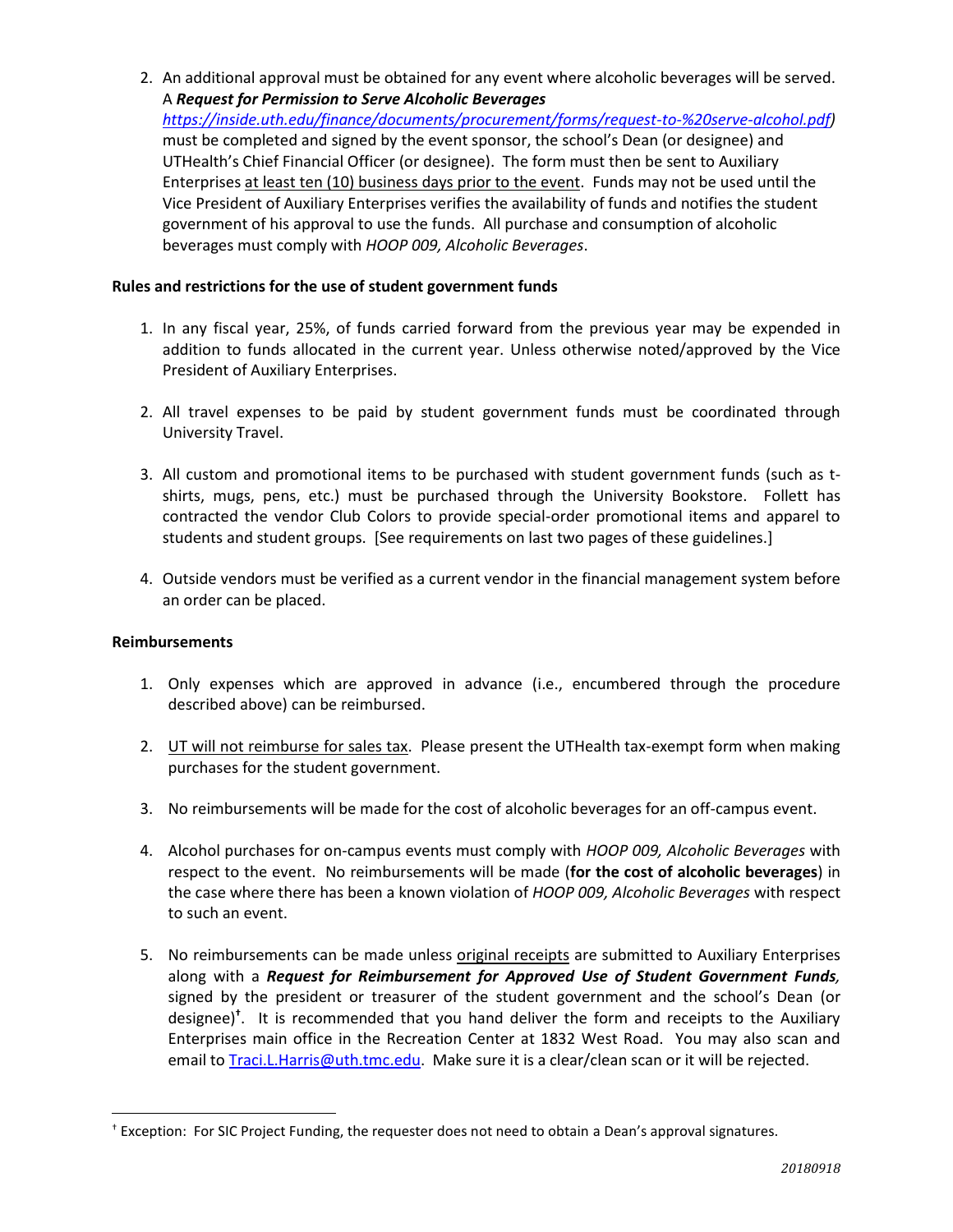- 6. **There is a strict time limit to obtain reimbursement for approved expenses**. Reimbursements for an event can be issued **up to thirty (30) days following the event**. Any reimbursements requested after this time may be denied.
- 7. If you need an advance check cut for payment to a vendor before an event, please contact Auxiliary Enterprises for procedures at least two weeks before the check will be needed. An invoice from the vendor will be required.

All request forms mentioned in these Guidelines can be downloaded from the Auxiliary Enterprises website at<http://www.uth.edu/auxiliary-enterprises/forms/>.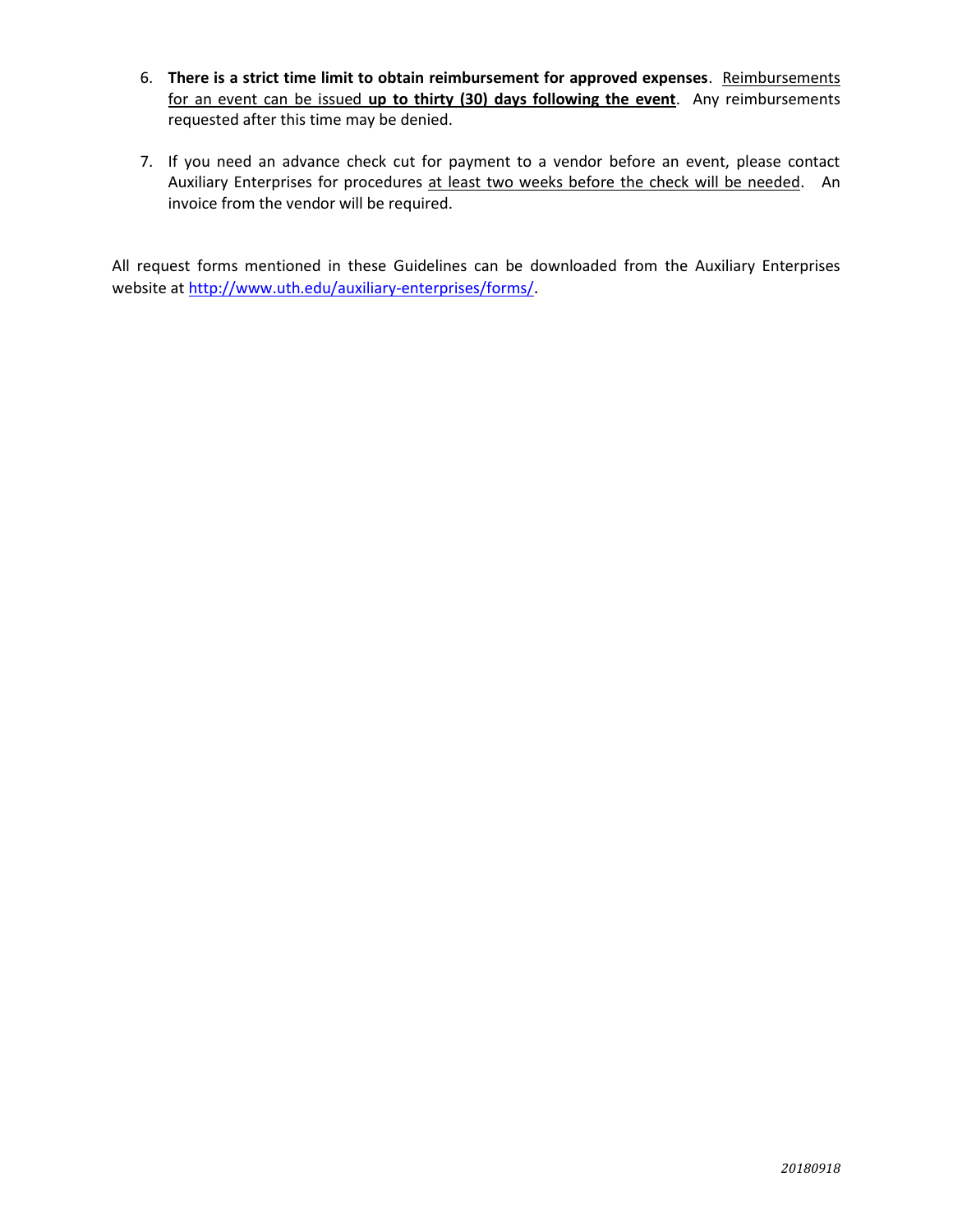

## **Requirements Regarding Promotional Items and Fundraisers for Students & Student Groups**

## All items produced for UTHealth-related clubs, groups, activities, fundraisers and events – whether the *items are for sale or to give away – must be purchased through Follett's UTHealth Campus Stores.*

We at UTHealth are fortunate and proud to have diverse and enterprising students that actively participate in university and civic life – in student affinity and service groups, charities, sports leagues and more. Each year, students and student groups across campus create promotional items for their causes and activities, either to sell as fundraisers or give away as gifts.

As members and representatives of UTHealth, students must follow UTHealth policies and procedures in creating and distributing such items. To ensure that standards are met and policies are followed, and to streamline the ordering and approval process for all parties, **all students will be required to order UTHealth-related promotional items and apparel via Follett's UTHealth Campus Stores.**

Follett has contracted the vendor Club Colors to provide special-order promotional items and apparel to students and student groups. Club Colors is licensed by The University of Texas System Trademark Licensing Office to produce UTHealth-logo items and was chosen for its wide variety of items, knowledgeable customer service and competitive pricing. Every company, including Club Colors, that uses the UTHealth logo pays a royalty to UT System. In turn, UT System shares these royalties with each UT institution. Presently, UTHealth Auxiliary Enterprises places these revenues in Scholarship Endowments for students.

Products can be viewed on the Club Colors website ([https://signaturecollection.clubcolors.com/\)](https://urldefense.proofpoint.com/v2/url?u=https-3A__signaturecollection.clubcolors.com_&d=DwMFAg&c=bKRySV-ouEg_AT-w2QWsTdd9X__KYh9Eq2fdmQDVZgw&r=Rba-gHUGURl4fU_GFIwWIFO_kO9UNsiU0d-Q9TSHno0&m=AWXqWEEr2sspycPsyvuN8WsANp4Ntq5UX6WRiQBTIoM&s=Qf6WPcMFlN1SirWk0LDc59n3NS-IWJiHJZbm_cWyZm8&e=) or in print catalogs located at each UTHealth Campus Store location. All orders must be placed through Follett's UTHealth Campus Stores. The process for creating promotional items follows below.

Thank you for your cooperation in this matter. Please do not hesitate to contact Auxiliary Enterprises at (713) 500-8400 with any questions.

### *References:*

*HOOP Policy 8: Use of the University Name or Logo on Merchandise HOOP Policy 165: Solicitation on Campus*